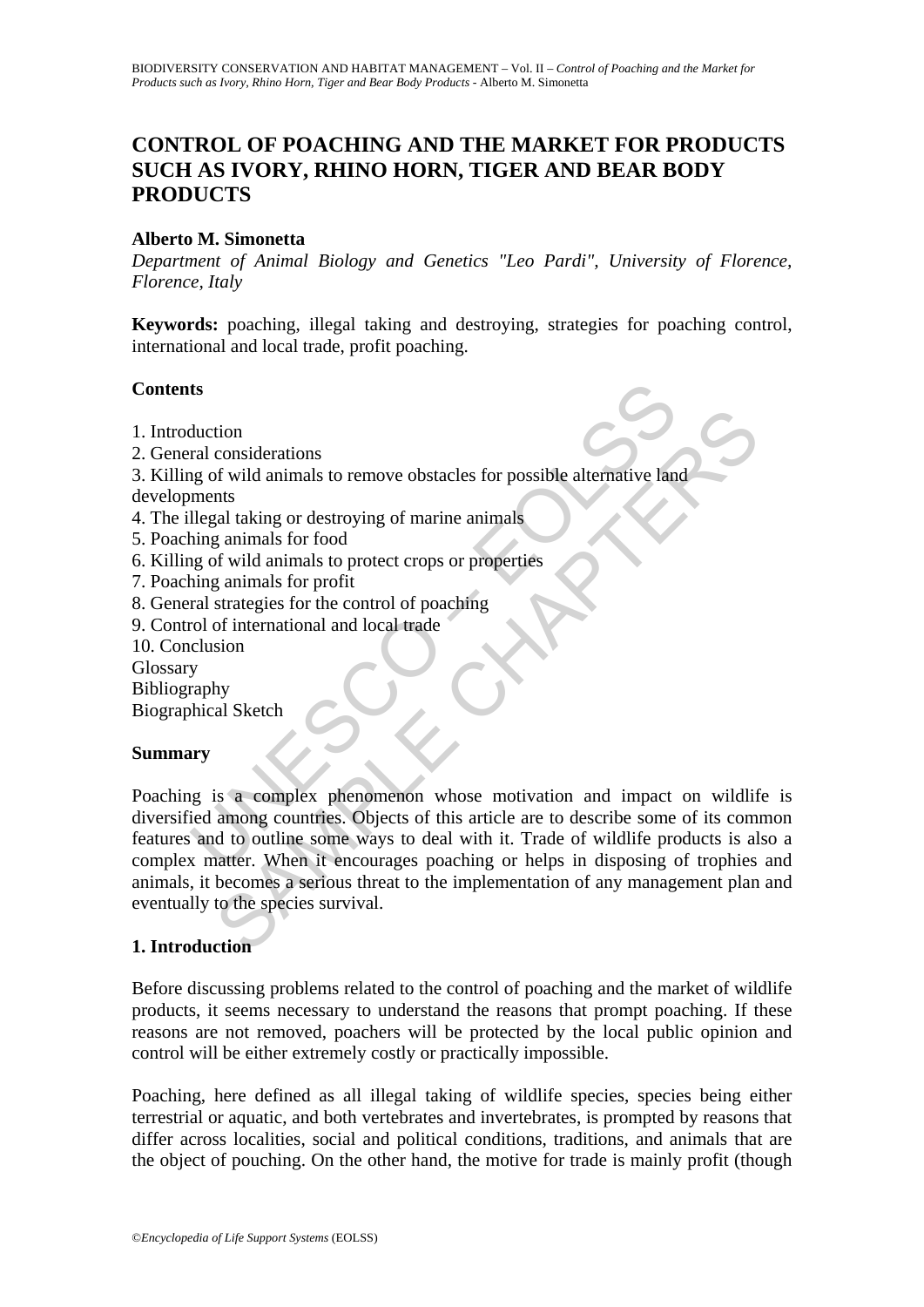other motives may be indirectly related to the same reasons that prompt poaching). However, trade may deal with a variety of products and its control depends on its organisations at national and international levels, but also on the structure, motivation, and general efficiency of the control agencies. It is hard to devise a satisfactory classification of trade; we can however distinguish between the market of trophies (here defined as any part of an animal, whether worked into an object or portion of it, or just as a more or less complete part of an animal) and the trade of live wild animals.

That poachers try to dispose of the killed or captured animal for some sort of profit is usual, but often, at least in the case of terrestrial animals, the sale of trophies is a sort of by-product and not the prime mover of their activity. Vice versa, the capture of live animals, which often implies the killing of one or more adults, is practically always done to supply traders.

With the proviso that the situation differs among countries both as far as the impact on the single species and the general significance of poaching are concerned, some general considerations are however possible.

# **2. General considerations**

which other implies the kining of one of interestingly traders.<br>
Supply traders.<br>
Supply traders.<br>
Le proviso that the situation differs among countries both as far as<br>
le species and the general significance of poaching a From the situation differs among countries both as far as the impact proviso that the situation differs among countries both as far as the impact process and the general significance of poaching are concerned, some ger ons A common cause for poaching in a number of countries is simply that people are not aware that their activities are illegal: even in Europe, North America and other so-called "developed countries", the majority of people do not know which restrictions are applied to the taking from the wild of a number of animals, especially when such restrictions are applied only to given areas or times. Apart from the obvious case of the different status of animals within protected areas, private estates, etc., we have, for instance, countries where hunting is generally forbidden when the land is "largely covered by snow", but there are no specifications of what the meaning "largely" is.

If we define "poaching" as above (and this definition is undoubtedly correct from the legal standpoint), few people are aware of most legislation protecting small animals (and especially invertebrates). Even if these are approximately known, the majority of people, including the officers in charge of the enforcement of regulations, are unable to identify the protected species.

When we consider the scientific or moral aspects of the issue, there is no difference between the killing of a rare insect and the killing of a rare mammal; indeed, the possibly unplanned, massive killing of a very rare and local protected insect, for instance by using pesticides, may have greater consequence to biodiversity and habitats than the occasional killing of a few mammals or birds beyond the limits legally stipulated.

### **3. Killing of wild animals to remove obstacles for possible alternative land developments**

One of the main causes prompting conscious poaching in protected areas is when particular species are regarded as factors that restrict the possibility of some exploitation of the inhabited area, or are considered as otherwise harmful.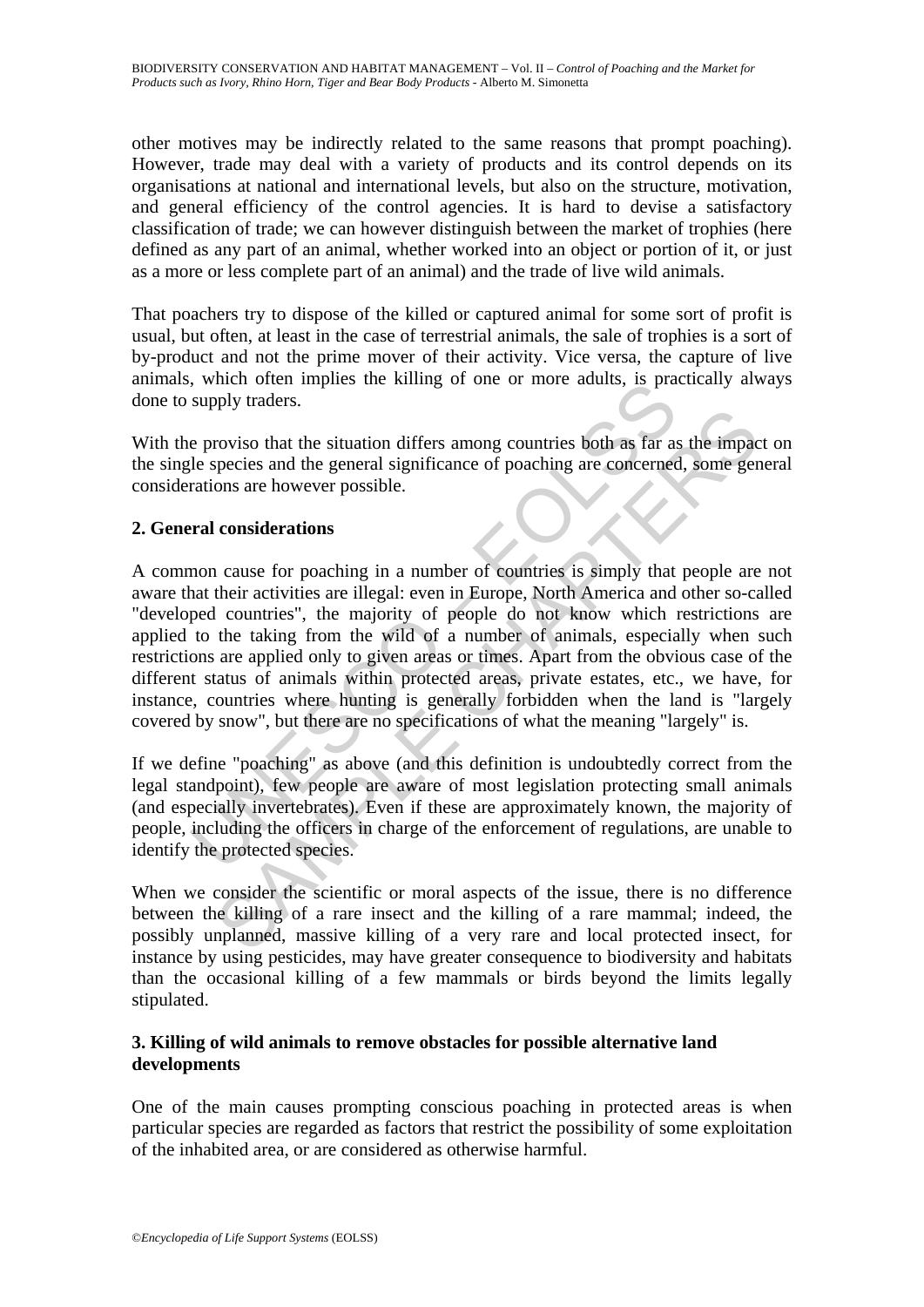This is the "rationale" behind not only poaching, but burning, polluting or otherwise damaging protected areas and species. It seems common that local (and non local) people may think that one or more species of wildlife inhabiting a protected area, are the prime reason for the restrictions enforced. Their reasoning may be that, after having removed animals or, sometimes, the vegetation, the area should be declassified and they could develop there activities deemed as useful for themselves.

A possible resentment for being barred from some, possibly traditional, activities, and not necessarily hunting, is often an additional motive for poaching and often adds fuel to the previous one.

The implementation of conservation efforts and of management regulations, unavoidably impinges on traditional activities. It is often resented not only by farmers and pastoralists, who may be directly affected by it, but also, at least in the developed countries, by townspeople, who may complain of access restrictions or of the loss of opportunities such as the acquisition of a resort or the development of sporting facilities. Not rarely, nature conservation and management are accompanied with the ban or the restriction in the possibility of development or profit by either individuals or companies.

# **4. The illegal taking or destroying of marine animals**

mementation of conservation and of matigmeterication<br>lably impinges on traditional activities. It is often resented not of<br>toralists, who may be directly affected by it, but also, at least in<br>s. by townspeople, who may com istists, who may be directly affected by it, but also, at least in the develoy townspeople, who may complain of access restrictions or of the lose such as the acquisition of a resort or the development of sporting faciliti Three points are to be stressed when analysing the illegal exploitation of marine fauna. The fishing of protected species or of fry may be prompted by some local alimentary tradition. For instance, in certain areas of the Mediterranean there is an ancient tradition to prepare special dishes using small fishes; there is thus a ready market for them and this is obviously a strong motive to disregard regulations that forbid the use of finemesh nets. A second reason is that certain fishing techniques make it impossible to avoid the accidental (and possibly quite common) taking of otherwise protected species, such is the utilisation of floating nets and other non selective methods. Finally, as the unwanted netting of certain animals may induce costly damages to fishing gear, certain species, even when fishermen are aware that they are legally protected, are wilfully destroyed. This is what has happened to the Monk-seal (*Monachus monachus*) in the Mediterranean. Once imprisoned in the nets, seals efforts to free themselves seriously damage costly fishing gear; therefore, they have been hunted for centuries, until the verge of extinction.

# **5. Poaching animals for food**

Poaching animals for food is common in certain areas, such as African forests, where endemic diseases such as Nagana, severely limit the production of meat by stock raising (wherever in tropical and subtropical areas there is a possibility of raising stock, overgrazing will follow almost immediately). This motive for poaching is usually irrelevant in more developed countries, although poachers can consume their quarries not for real alimentary needs, but rather for the sake of some special dish.

Obviously, poaching for food may be locally a major problem and difficult to control, since an effective control would curtail an essential alimentary supply for the population. The theory that we should enforce a policy of sustained yield is quite often